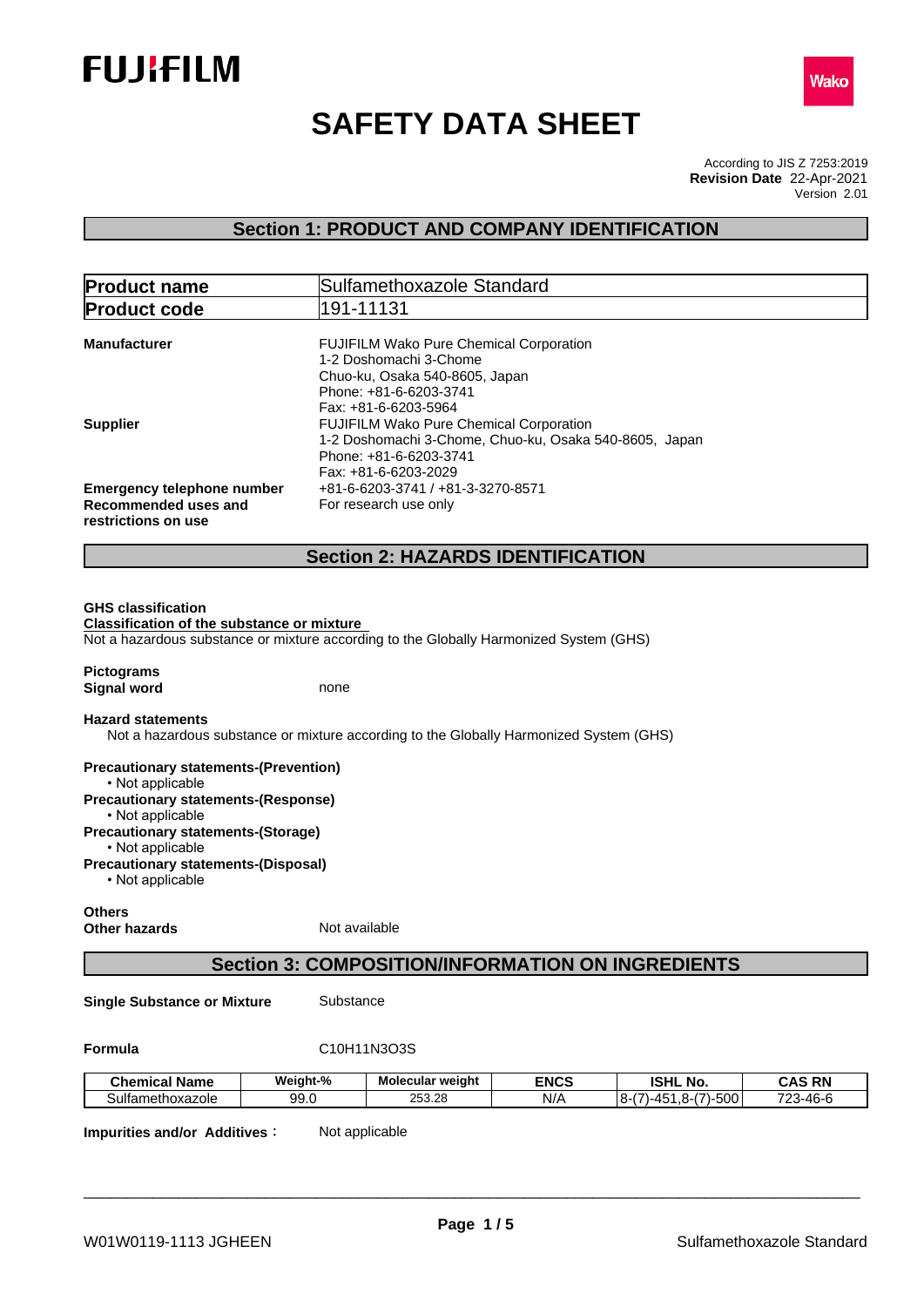### **Section 4: FIRST AID MEASURES**

#### **Inhalation**

Remove to fresh air. If symptoms persist, call a physician.

#### **Skin contact**

Wash off immediately with soap and plenty of water. If symptoms persist, call a physician.

#### **Eye contact**

IF IN EYES: Rinse cautiously with water for several minutes. Remove contact lenses, if present and easy to do. Continue rinsing. Immediate medical attention is required.

#### **Ingestion**

Rinse mouth. Never give anything by mouth to an unconscious person. Call a physician or poison control center immediately. Do not induce vomiting without medical advice.

#### **Protection of first-aiders**

Use personal protective equipment as required.

### **Section 5: FIRE FIGHTING MEASURES**

#### **Suitable extinguishing media**

Water spray (fog), Carbon dioxide (CO2), Foam, Extinguishing powder, Sand

**Unsuitable extinguishing media**

No information available

#### **Specific hazards arising from the chemical product**

Thermal decomposition can lead to release of irritating and toxic gases and vapors.

**Special extinguishing method**

### No information available

## **Special protective actions for**

#### **fire-fighters**

Use personal protective equipment as required.Firefighters should wear self-contained breathing apparatus and full firefighting turnout gear.

### **Section 6: ACCIDENTAL RELEASE MEASURES**

### **Personal precautions, protective equipment and emergency procedures**

For indoor, provide adequate ventilation process until the end of working. Deny unnecessary entry other than the people involved by, for example, using a rope. While working, wear appropriate protective equipments to avoid adhering it on skin, or inhaling the gas. Work from windward, and retract the people downwind.

#### **Environmental precautions**

To be careful not discharged to the environment without being properly handled waste water contaminated.

#### **Methods and materials for contaminent and methods and materials for cleaning up**

Sweep up and gather scattered particles, and collect it in an empty airtight container.

#### **Recoverly, neutralization**

No information available

#### **Secondary disaster prevention measures**

Clean contaminated objects and areas thoroughly observing environmental regulations.

### **Section 7: HANDLING AND STORAGE**

#### **Handling**

#### **Technical measures**

Avoid contact with strong oxidizing agents. Use with local exhaust ventilation.

#### **Precautions**

Do not rough handling containers, such as upsetting, falling, giving a shock, and dragging. Prevent leakage, overflow, and scattering. Not to generate steam and dust in vain. Seal the container after use. After handling, wash hands and face, and then gargle. In places other than those specified, should not be smoking or eating and drinking. Should not be brought contaminated protective equipment and gloves to rest stops. Deny unnecessary entry of non-emergency personnel to the handling area.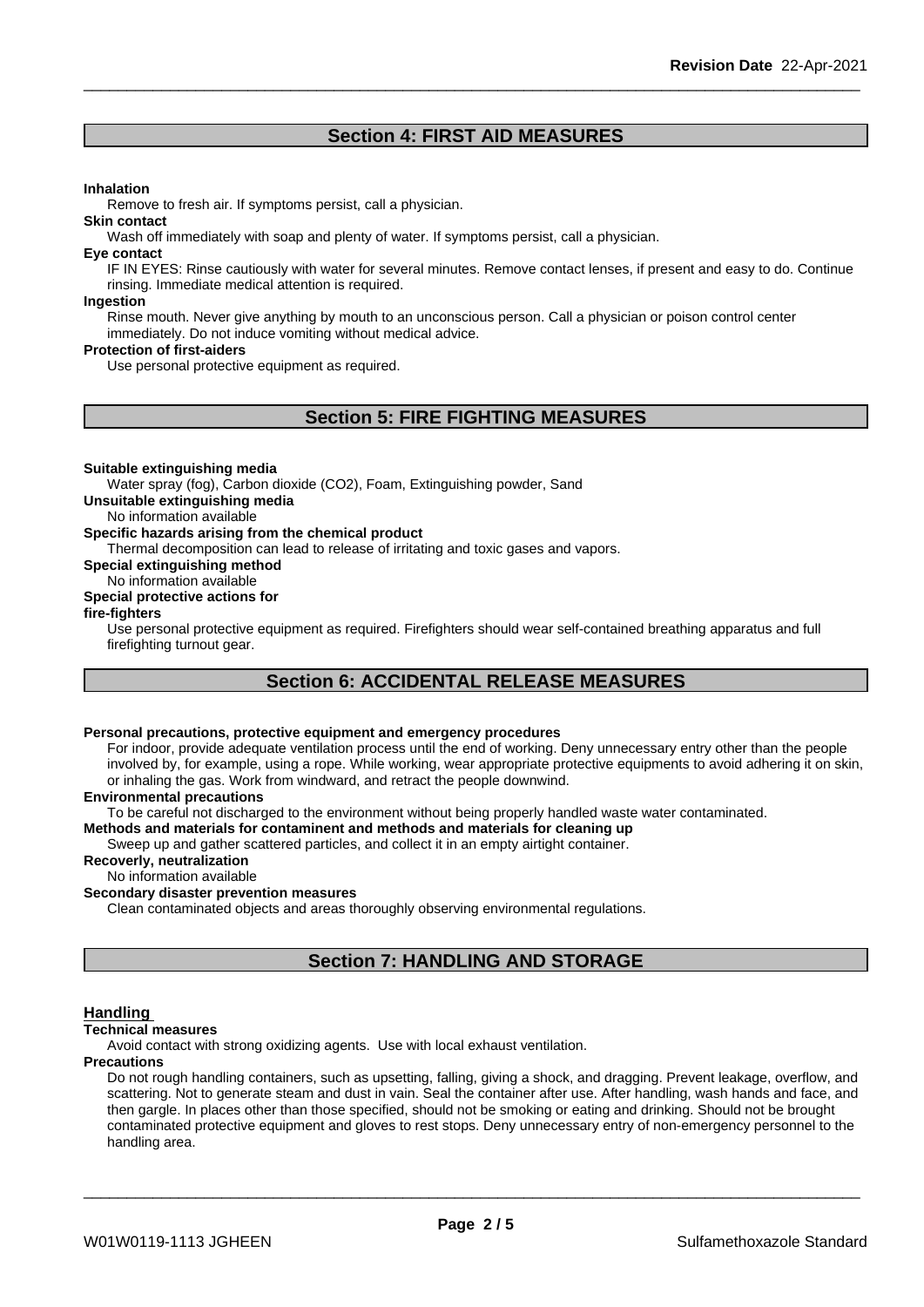#### **Safety handling precautions**

Use personal protective equipment as required. Avoid contact with skin, eyes or clothing.

### **Storage**

**Safe storage conditions Safe packaging material** Glass **Incompatible substances** Strong oxidizing agents

**Storage conditions** Keep container protect from light tightly closed. Store in a cool (2-10 °C) place.

#### **Section 8: EXPOSURE CONTROLS/PERSONAL PROTECTION**

#### **Engineering controls**

In case of indoor workplace, seal the source or use a local exhaust system. Provide the safety shower facility, and handand eye-wash facility. And display their position clearly.

**Exposure limits** This product, as supplied, does not contain any hazardous materials with occupational exposure limits established by the region specific regulatory bodies.

**Personal protective equipment Respiratory protection** Dust mask **Hand protection** Protection gloves Skin and body protection protective boots

**Eye protection protective eyeglasses or chemical safety goggles** 

#### **General hygiene considerations**

Handle in accordance with good industrial hygiene and safety practice.

### **Section 9: PHYSICAL AND CHEMICAL PROPERTIES**

#### **Form**

| Color                                                  | white                                                      |
|--------------------------------------------------------|------------------------------------------------------------|
| Appearance                                             | crystalline powder - powder                                |
| Odor                                                   | <b>Odorless</b>                                            |
| Melting point/freezing point                           | 166 - 172 °C                                               |
| Boiling point, initial boiling point and boiling range | No data available                                          |
| <b>Flammability</b>                                    | No data available                                          |
| <b>Evaporation rate:</b>                               | No data available                                          |
| Flammability (solid, gas):                             | No data available                                          |
| Upper/lower flammability or                            |                                                            |
| explosive limits                                       |                                                            |
| Upper:                                                 | No data available                                          |
| Lower:                                                 | No data available                                          |
| <b>Flash point</b>                                     | No data available                                          |
| Auto-ignition temperature:                             | No data available                                          |
| Decomposition temperature:                             | No data available                                          |
| рH                                                     | No data available                                          |
| Viscosity (coefficient of viscosity)                   | No data available                                          |
| <b>Dynamic viscosity</b>                               | No data available                                          |
| <b>Solubilities</b>                                    | N, N-Dimethylformamide, sodium hydroxide (aq.): soluble.   |
|                                                        | Ethanol: sparingly soluble . water: very slightly soluble. |
| n-Octanol/water partition coefficient: (log Pow)       | No data available                                          |
| Vapour pressure                                        | No data available                                          |
| <b>Specific Gravity / Relative density</b>             | No data available                                          |
| Vapour density                                         | No data available                                          |
| <b>Particle characteristics</b>                        | No data available                                          |

### **Section 10: STABILITY AND REACTIVITY**

#### **Stability**

**Reactivity** No data available **Hazardous reactions**

**Chemical stability** May be altered by light.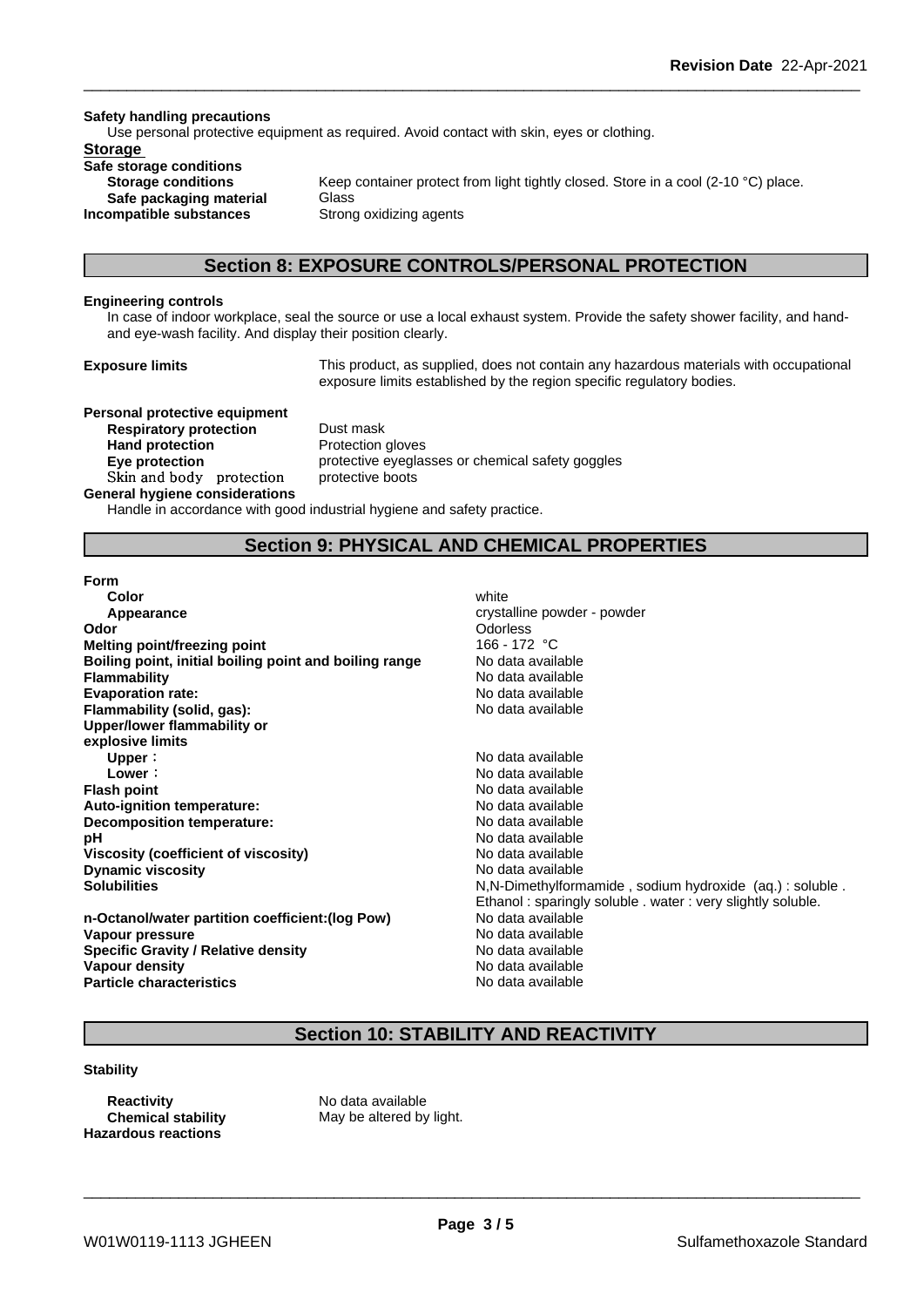#### None under normal processing **Conditions to avoid** Extremes of temperature and direct sunlight **Incompatible materials** Strong oxidizing agents **Hazardous decomposition products**

Carbon dioxide (CO2), Carbon monooxide (CO), Nitrogen oxides (NOx), Sulfur oxides (SOx)

### **Section 11: TOXICOLOGICAL INFORMATION**

#### **Acute toxicity**

| Chemical<br><b>Name</b>     | $\sqrt{D50}$<br>Oral L   | .D <sub>50</sub><br>Dermal | C <sub>5</sub><br>.cou<br>innalation |
|-----------------------------|--------------------------|----------------------------|--------------------------------------|
| $\cdot$<br>Sulfamethoxazole | 6200 ma/ka<br>Rat<br>. . | N/A                        | N/L<br>$\cdots$                      |

#### **Skin irritation/corrosion**<br> **Serious eve damage/ irritation**<br> **Serious eve damage/ irritation Serious eye damage/ irritation**<br> **Respiratory or skin sensitization**<br> **Respiratory or skin sensitization Respiratory or skin sensitization**<br> **Reproductive cell mutagenicity**<br> **Reproductive cell mutagenicity**<br> **No data available Reproductive cell mutagenicity Carcinogenicity**

| <b>Chemical Name</b>          | <b>NTP</b> | <b>IARC</b>       | <b>ACGIH</b> | <b>JSOH (Japan)</b> |
|-------------------------------|------------|-------------------|--------------|---------------------|
| Sulfamethoxazole<br>723-46-6  |            | Group 3           |              |                     |
| <b>Reproductive toxicity</b>  |            | No data available |              |                     |
| <b>STOT-single exposure</b>   |            | No data available |              |                     |
| <b>STOT-repeated exposure</b> |            | No data available |              |                     |
| <b>Aspiration hazard</b>      |            | No data available |              |                     |

### **Section 12: ECOLOGICAL INFORMATION**

**Ecotoxicity** No information available

**Other data** No data available

**Persistence and degradability** No information available<br>**Bioaccumulative potential** No information available **Bioaccumulative potential<br>Mobility in soil Hazard** to the ozone layer

**No information available**<br>No information available

### **Section 13: DISPOSAL CONSIDERATIONS**

#### **Waste from residues**

Disposal should be in accordance with applicable regional, national and local laws and regulations. **Contaminated container and contaminated packaging**

Disposal should be in accordance with applicable regional, national and local laws and regulations.

### **Section 14: TRANSPORT INFORMATION**

| ADR/RID                        | Not regulated  |  |
|--------------------------------|----------------|--|
| UN number                      | -              |  |
| Proper shipping name:          |                |  |
| UN classfication               |                |  |
| <b>Subsidiary hazard class</b> |                |  |
| Packing group                  |                |  |
| <b>Marine pollutant</b>        | Not applicable |  |